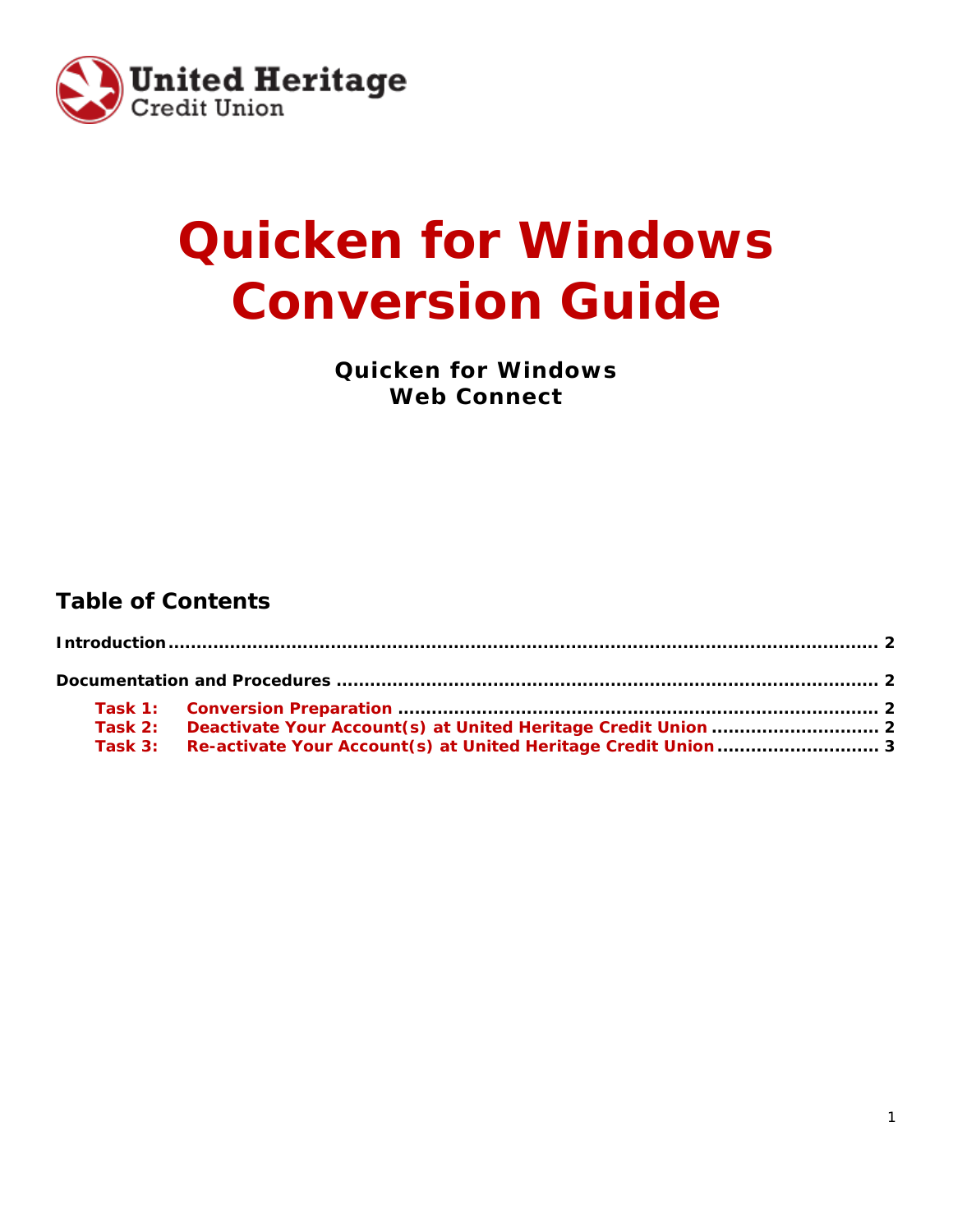

## **Introduction**

To use Quicken with the new UHCU Online Banking system, you need to modify your Quicken settings and transition your data. You will need your UHCU Online Banking **Username** and **Password** to complete this process.

It is important that you follow the guide exactly as outlined below. If you do not follow the guide, your service may stop functioning properly. This conversion should take 15–30 minutes.

## **Documentation and Procedures**

#### **Task 1: Conversion Preparation**

1. Back up your data file.

Please note: For instructions to back up your data file, select **Help** menu > **Search**. Search for "Backing Up Your Data" and follow the instructions.

2. Download the latest Quicken update.

Please note: For instructions to download an update, select **Help** menu > **Search**. Search for "Checking for Updates to Quicken" and follow the instructions.

### **Task 2: Deactivate Your Account(s) at United Heritage Credit Union**

- 1. Select the **Tools** menu > **Account List**.
- 2. Select the "Edit" or "Edit Details" button of the account you want to deactivate.
- 3. In the **Account Details** window, select the **Online Services** tab.
- 4. Select "Deactivate" or "Remove from One Step Update".
- 5. Follow the prompts to confirm the deactivation.

Please note: The name of the buttons referenced above may vary slightly depending on the version of Quicken you are using.

- 6. Select the **General** or **General Information** tab.
- 7. Remove the Account Number and the name of the Financial Institution.
- 8. Select "OK".

Please note: Repeat steps for each account you have with United Heritage Credit Union.